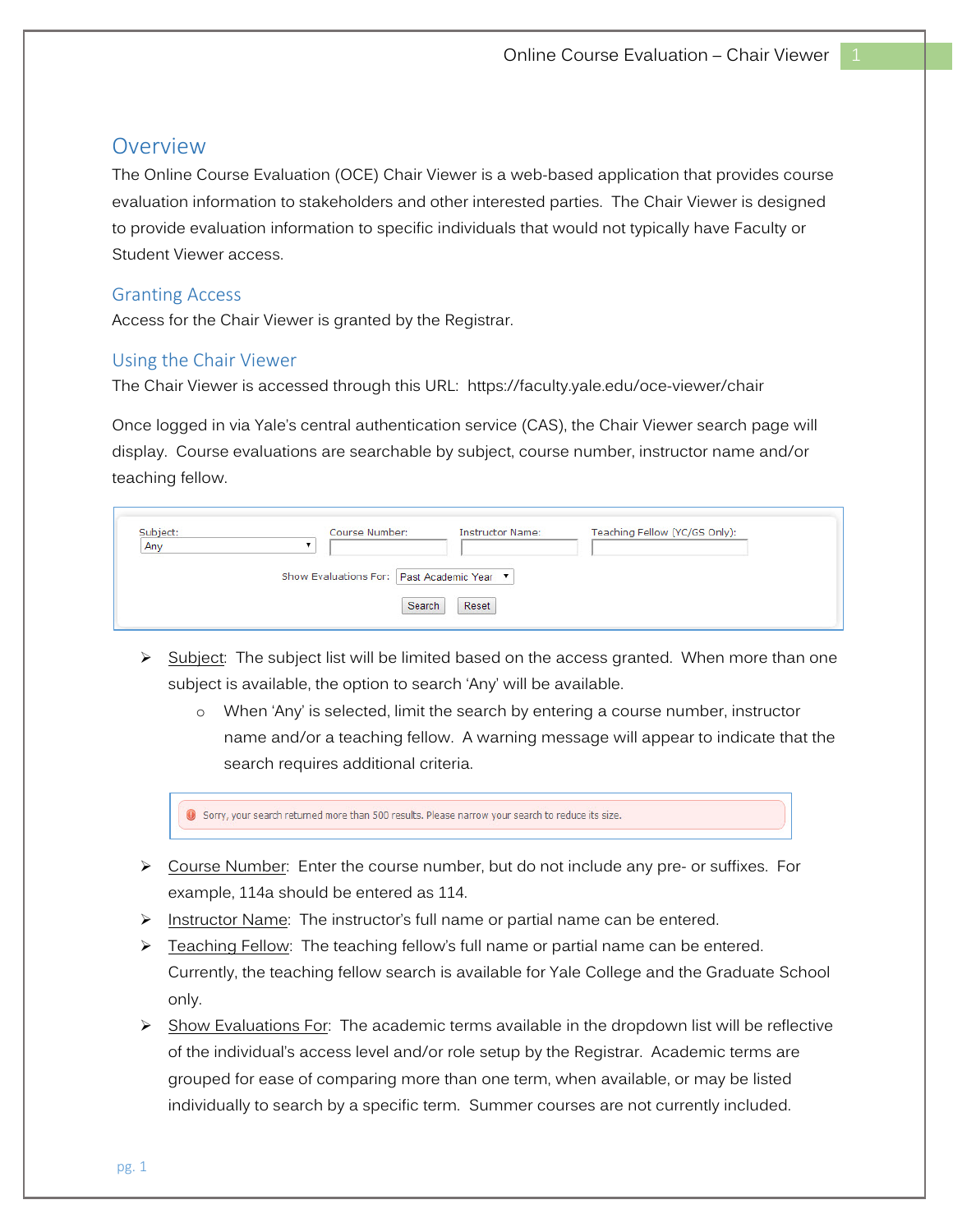- $\triangleright$  Search: Use the search button to submit search criteria. Courses will be listed in the search results pane. Only courses with evaluations will appear in the list. If no courses are found, the message 'No records found' will display.
- $\triangleright$  Reset: Use the reset button to clear prior search criteria and start a new search.

#### Viewing and Printing Course Evaluations

From the **Search Results** pane, course evaluations can be viewed or printed. Search results can also be sorted by the Term, Subject, Course Number, Instructor or Title by selecting the column heading.

| <b>Search Results</b> |                      |         |                      |            |                                                             |  |  |
|-----------------------|----------------------|---------|----------------------|------------|-------------------------------------------------------------|--|--|
| <b>Export</b>         | Term                 | Subject | <b>Course Number</b> | Instructor | Title                                                       |  |  |
| Select all            | <b>Export to PDF</b> |         |                      |            |                                                             |  |  |
| <b>View</b>           | Spring 15 ARCG       |         | $00101 \times$       |            | Egypt and Northeast Africa: A<br>Multidisciplinary Approach |  |  |

Note: The instructor's name is purposely removed from this screenshot.

- ¾ View: Only one course evaluation may be viewed at a time. Select the **View** button to open the course evaluation.
- $\triangleright$  Export: To create a PDF for one or multiple course evaluations, select the checkbox next to the course or courses or choose **Select all**.To create a PDF that can be printed or saved, select Export to PDF. The report created will show evaluation information by respondent.
	- **Evaluations are confidential**. If a course evaluation must be printed, be careful to retrieve the printed evaluation immediately, keep it in a secure place and shred it when it is no longer needed.

## About the Course Evaluation

When the course is viewed, there are several reports available. Along the top right-hand side of the page, a menu bar will show: eval summary, view by respondent, view by question, student comments and instructor comments. The eval summary and instructor comments reports are not configurable. Availability of the view by respondent, view by question and student comments reports are determined by the Registrar.

> eval summary view by respondent view by question student comments instructor comments